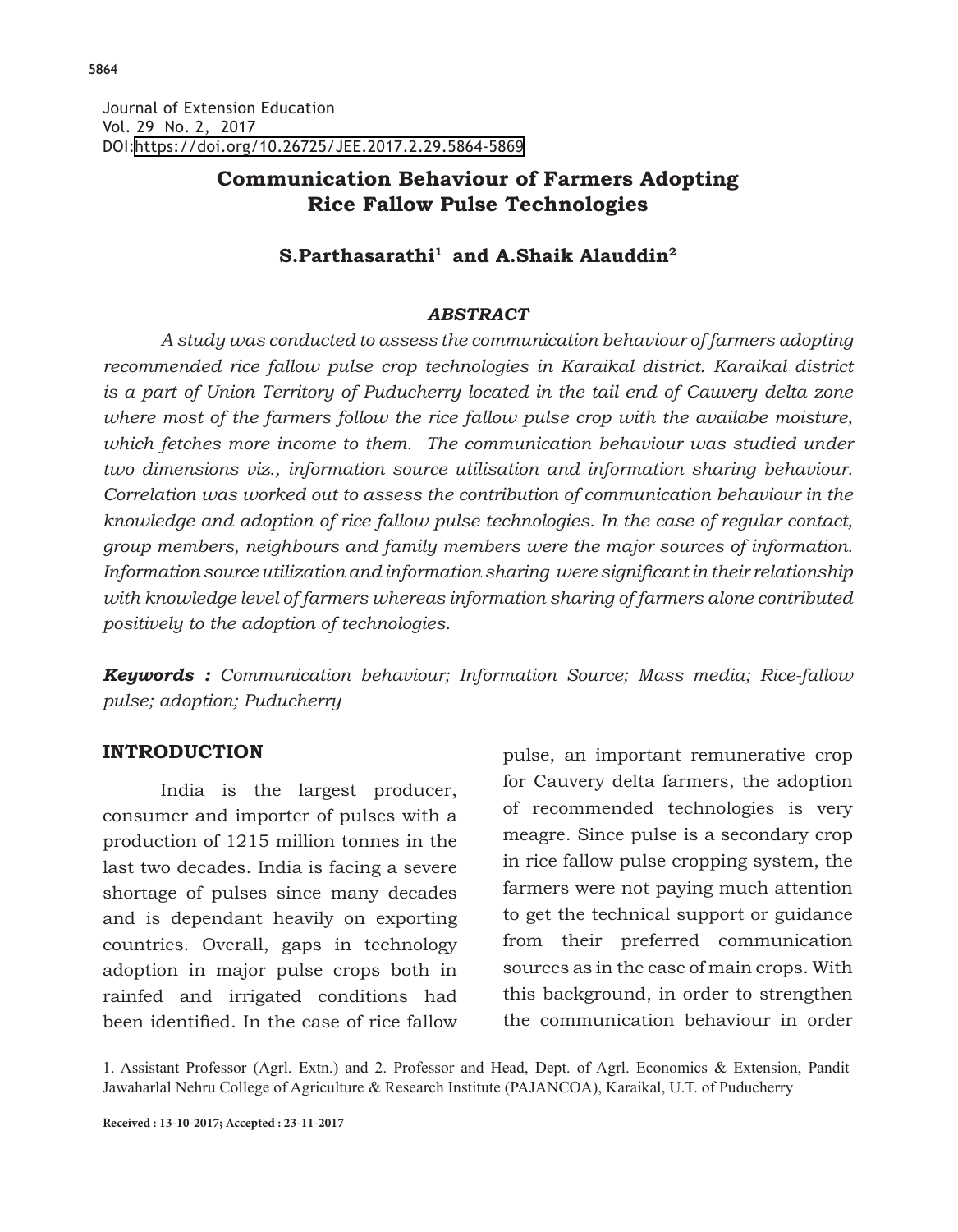to enhance the adoption of recommended technologies, a study was conducted with an objective to assess the communication behaviour of farmers of Karaikal district growing rice fallow pulses.

### **METHODOLOGY**

The study was conducted in Karaikal district of Union Territory of Puducherry located in the tail end of Cauvery delta region. The respondents were selected from six villages of four communes based on the area under rice fallow pulse crop. From each village, 20 farmers were randomly selected arriving at 120 respondents. The communication behavoiur was studied under two dimensions viz., information source utilisation and information sharing.

Correlation was worked out to assess the contribution of communication behaviour in the knowledge and adoption of rice fallow pulse technologies.

## **FINDINGS AND DISCUSSION**

 The findings of the study are discussed in two sections viz., communication behaviour and its contribution in the extent of knowledge and adoption of rice fallow pulse technology.

### **Communication Behaviour of Farmers**

### **Information Source Utilisation**

The results on the distribution of respondents according to their information source utilisation are presented in Table 1.

### **Table 1**

# **Distribution of Respondents according to Information Source Utilisation Behaviour**

 $(n=120)$ 

|                              | <b>Frequency of Contact</b> |               |                   |       |             |       |  |
|------------------------------|-----------------------------|---------------|-------------------|-------|-------------|-------|--|
| <b>Information Sources</b>   | Regular                     |               | <b>Occasional</b> |       | <b>Rare</b> |       |  |
|                              | No.                         | $\frac{0}{0}$ | No.               | $\%$  | No.         | $\%$  |  |
| A. Personal Localite Sources |                             |               |                   |       |             |       |  |
| 1. Family                    | 40                          | 33.33         | 59                | 49.17 | 21          | 17.50 |  |
| 2. Friends                   | 33                          | 27.50         | 62                | 51.67 | 25          | 20.83 |  |
| 3. Neighbours                | 42                          | 35.00         | 54                | 45.00 | 24          | 20.00 |  |
| 4. Relatives                 | 23                          | 19.17         | 52                | 43.33 | 45          | 37.50 |  |
| 5. Village Leaders           | 34                          | 28.33         | 48                | 40.00 | 38          | 31.67 |  |
| 6. Contact Farmers           | 39                          | 32.50         | 47                | 39.17 | 34          | 28.33 |  |
| 7. Trained Farmers           | 37                          | 30.83         | 41                | 34.17 | 42          | 35.00 |  |
| 8. Group Members             | 45                          | 37.50         | 45                | 37.50 | 30          | 25.00 |  |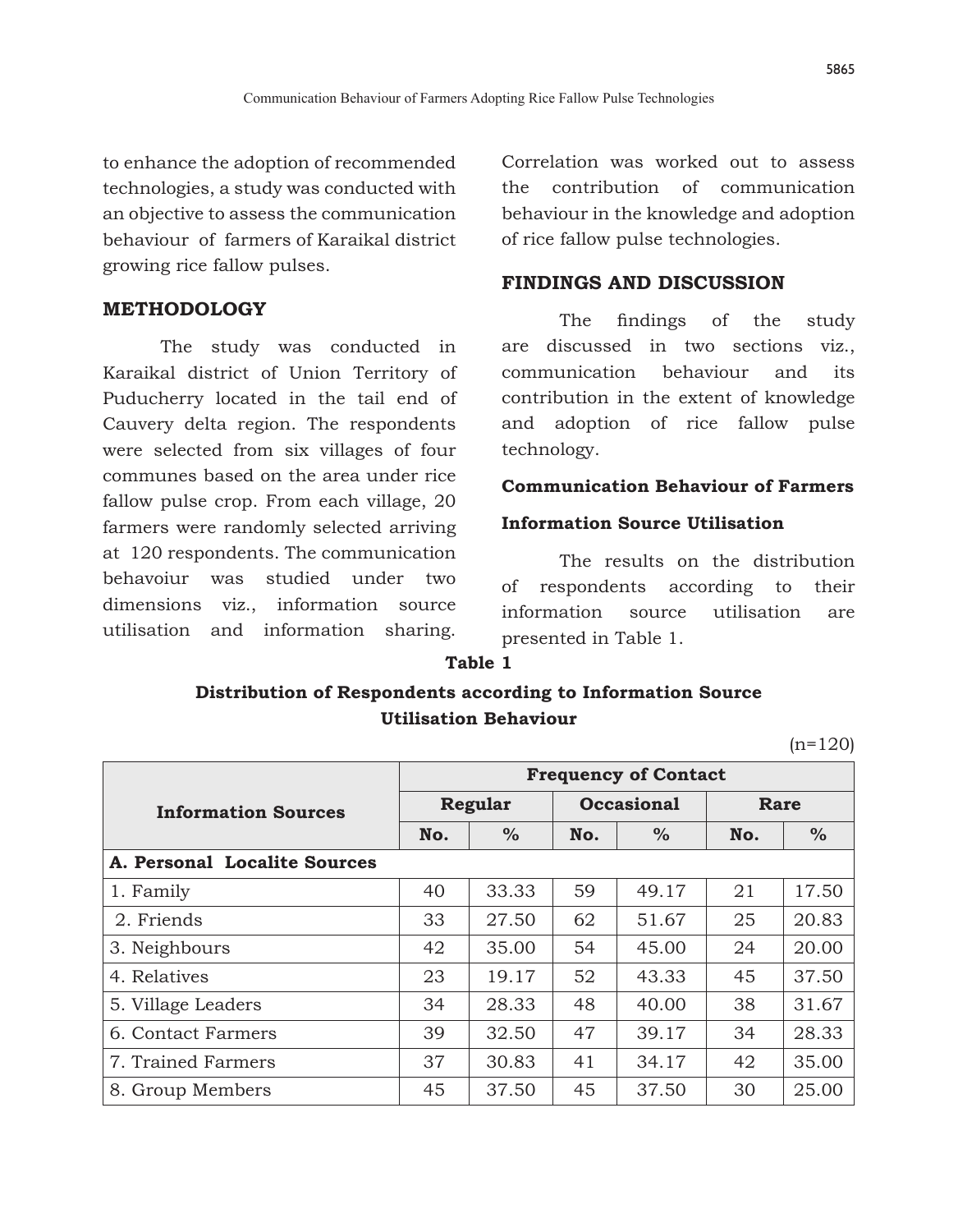|                                        | <b>Frequency of Contact</b> |       |                      |       |             |               |  |
|----------------------------------------|-----------------------------|-------|----------------------|-------|-------------|---------------|--|
| <b>Information Sources</b>             | <b>Regular</b>              |       | <b>Occasional</b>    |       | <b>Rare</b> |               |  |
|                                        | No.                         | $\%$  | $\frac{0}{0}$<br>No. |       | No.         | $\frac{0}{0}$ |  |
| <b>B. Personal Cosmopolite Sources</b> |                             |       |                      |       |             |               |  |
| 1. Asst. Agriculture Officer/          | 12                          | 10.00 | 24                   | 20.00 | 84          | 70.00         |  |
| Village Extension Worker               |                             |       |                      |       |             |               |  |
| 2. Agricultural Officer                | 20                          | 16.67 | 26                   | 21.67 | 74          | 61.66         |  |
| 3. NGO                                 | 6                           | 05.00 | 27                   | 22.50 | 87          | 72.50         |  |
| 4. Input Agencies                      | 53                          | 44.16 | 23                   | 19.17 | 44          | 36.67         |  |
| 5. Scientists of Krishi Vigyan         | 15                          | 12.50 | 39                   | 32.50 | 66          | 55.00         |  |
| Kendra / PAJANCOA                      |                             |       |                      |       |             |               |  |
| <b>C. Mass Media Sources</b>           |                             |       |                      |       |             |               |  |
| 1. T.V                                 | 39                          | 32.50 | 51                   | 42.50 | 30          | 25.00         |  |
| 2. Radio                               | 67                          | 55.83 | 48                   | 40.00 | 05          | 04.17         |  |
| 3. Newspaper                           | 53                          | 44.17 | 39                   | 32.50 | 28          | 23.33         |  |
| 4. Leaflets                            | 19                          | 15.83 | 43                   | 35.83 | 58          | 48.34         |  |
| 5. Exhibitions                         | 23                          | 19.17 | 47                   | 39.17 | 50          | 41.66         |  |
| 6. Posters/Charts/                     | 09                          | 07.50 | 29                   | 24.17 | 82          | 68.33         |  |
| Photographs                            |                             |       |                      |       |             |               |  |
| 7. Farm Publication                    | 11                          | 09.67 | 30                   | 25.00 | 79          | 65.83         |  |
| D. Use of Modern Gadgets               |                             |       |                      |       |             |               |  |
| 1. Internet                            | 12                          | 10.00 | 20                   | 16.67 | 88          | 73.33         |  |
| 2. Cell Phone                          | 25                          | 20.83 | 32                   | 26.67 | 63          | 52.50         |  |
| 3. Kisan Call Centre                   | 05                          | 04.17 | 06                   | 05.00 | 110         | 91.67         |  |
| 4.CDs/DVDs                             | 02                          | 01.67 | 03                   | 02.50 | 115         | 95.83         |  |

It could be inferred from Table 1 that the frequency in contacting the personal localite sources of information for pulse technology by majority of respondents was occasional. In the case of regular contact group members (37.50 %), neighbours (35 %) and family members (33.33 %) were the major sources of information. Regarding personal cosmopolite sources of information, input agencies (44.16 %) were regularly contacted for information. Radio was the most preferred source

(55.83 %) of mass method among the pulse growers followed by newspaper and TV. Table 1 further reveals that the utilisation of modern ICT gadgets was found to be minimal for access of information related to rice fallow pulse crop. Rice fallow pulse is considered as a secondary crop which required less input and management techniques. Hence, the farmer might have been reluctant in accessing various sources in adopting rice fallow pulse technology.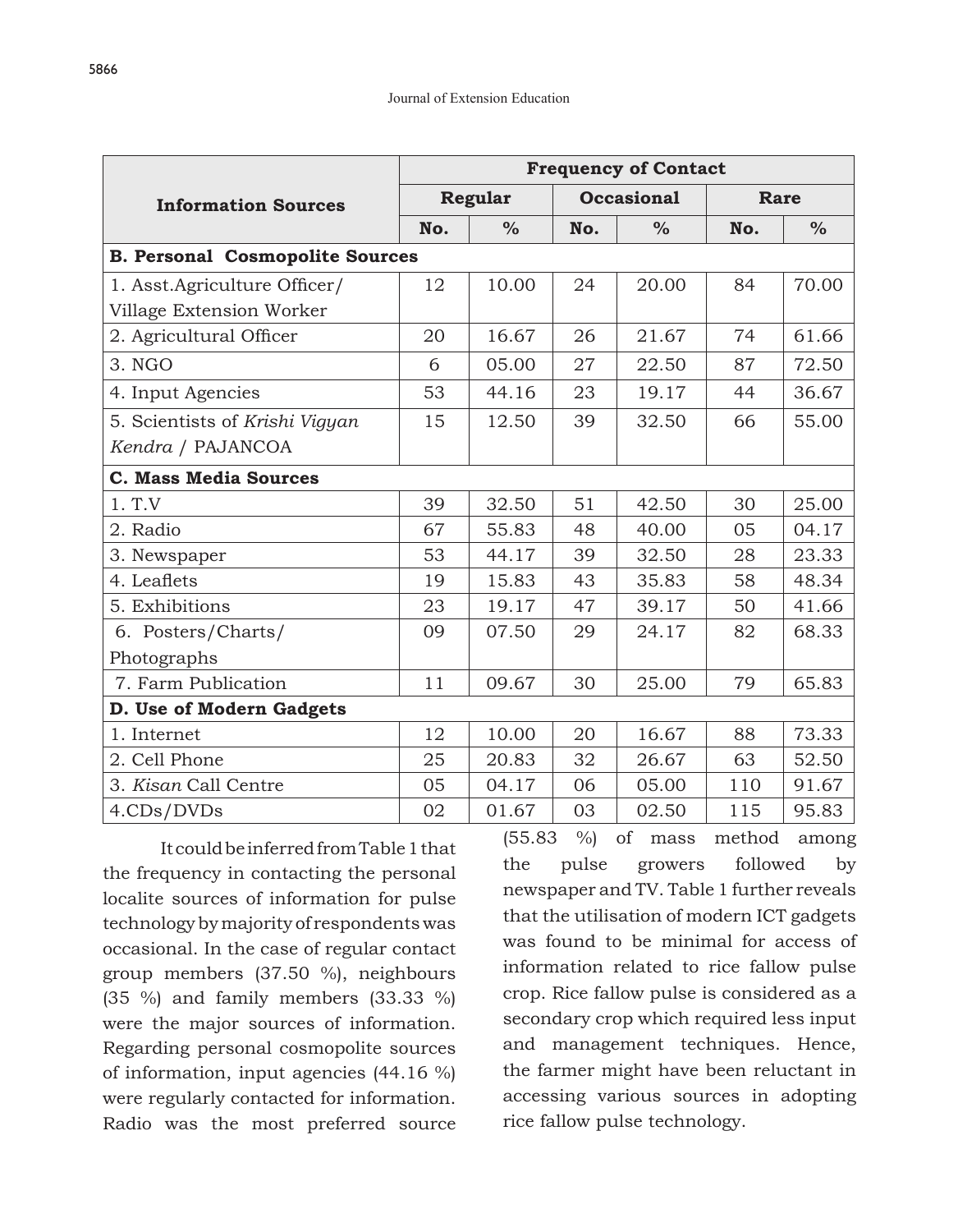### **Overall Information Source Utilisation**

The results on distribution of respondents according to their overall information source utilisation pattern showed that nearly half (45.00 % & 40.00 %) of the farmers had low and medium level of information source utilisation, whereas only 15.00 per cent of the farmers fell under high category. Farmers might have had poor access to information through various sources viz., extension personnel, scientists, NGOs, private companies, ICT gadgets for growing pulse crop, since it is widely perceived as an additional crop.

### **Information Sharing**

The results on distribution of respondents according to their information sharing is presented in Table 2.

#### **Table 2**

#### **Distribution of Respondents according to their Information Sharing**

 $(n=120)$ 

|                   |                                          |                                     |       |                                |               | Type of information* |               |  |  |
|-------------------|------------------------------------------|-------------------------------------|-------|--------------------------------|---------------|----------------------|---------------|--|--|
| <b>S1.</b><br>No. | <b>Receivers</b>                         | <b>Varietal</b><br><b>Selection</b> |       | <b>Management</b><br>practices |               | <b>Market</b>        |               |  |  |
|                   |                                          | No.                                 | $\%$  | No.                            | $\frac{0}{0}$ | No.                  | $\frac{0}{0}$ |  |  |
| 1.                | Friends                                  | 70                                  | 58.33 | 31                             | 25.83         | 78                   | 65.00         |  |  |
| 2.                | <b>Family Members</b>                    | 35                                  | 29.11 | 22                             | 18.33         | 49                   | 40.81         |  |  |
| 3.                | Neighbours                               | 42                                  | 35.00 | 34                             | 28.33         | 44                   | 36.67         |  |  |
| 4.                | Village Leaders                          | 89                                  | 74.17 | 71                             | 59.16         | 80                   | 66.67         |  |  |
| 5.                | Relatives                                | 32                                  | 26.67 | 31                             | 25.83         | 29                   | 24.16         |  |  |
| 6.                | Group members                            | 90                                  | 75.00 | 81                             | 67.50         | 89                   | 74.17         |  |  |
| 7.                | Participants of agricultural<br>meetings | 92                                  | 76.67 | 85                             | 70.83         | 80                   | 66.67         |  |  |
| 8.                | Officials/Scientists                     | 35                                  | 29.17 | 40                             | 33.33         | 32                   | 26.67         |  |  |

(\* Multiple Responses)

The results presented in Table 3 reveal that a majority of the respondents were sharing varietal selection and management practices in agricultural meetings (76.67 % and 70.83 %), among group members (75.00 % and 67.50 %) and with village leaders (74.17 % and 59.16 %). Sharing of market information was found predominantly among group members (74.17 %). This shows that their preference in information sharing among the farmers was confined to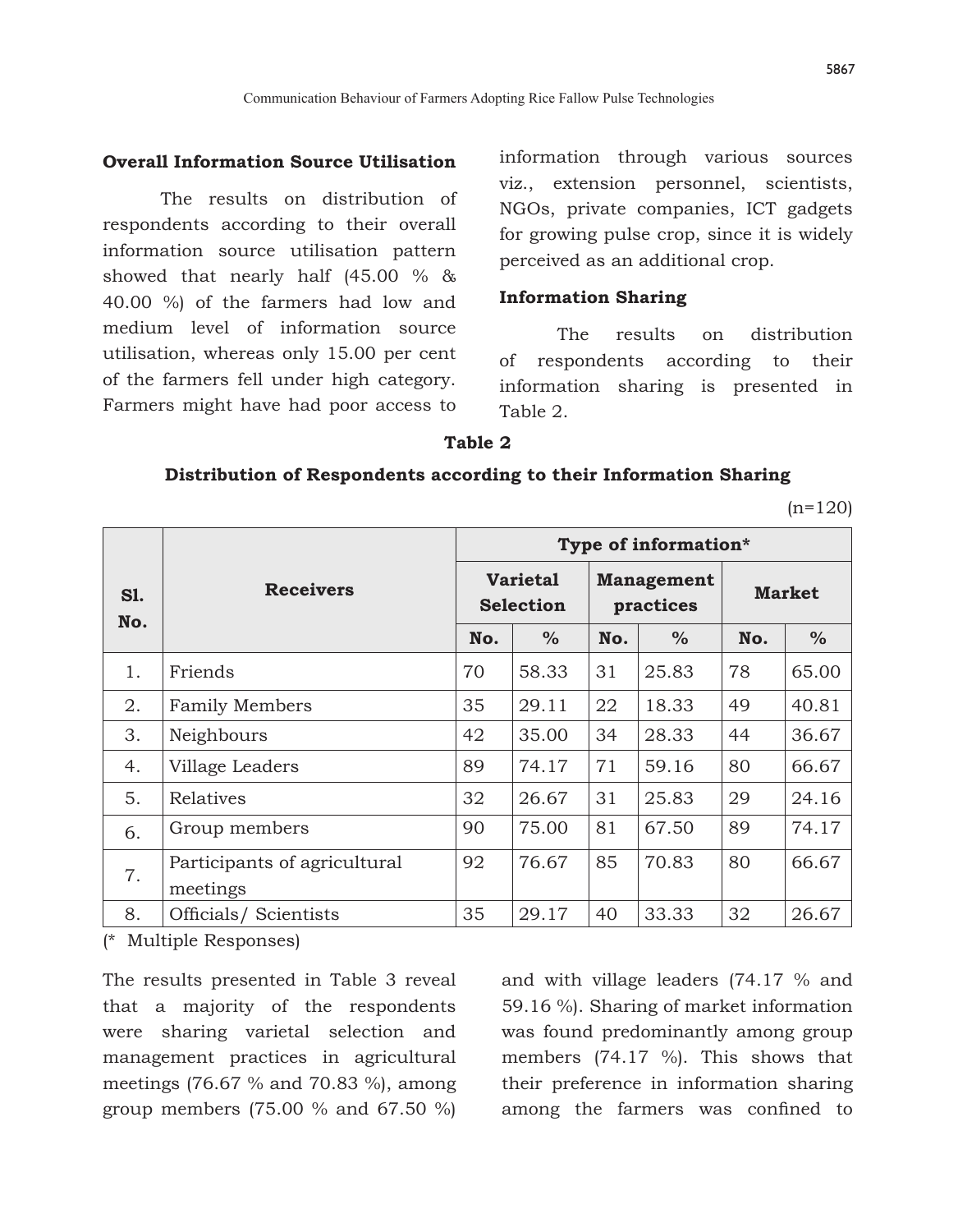localite sources. The possible reasons for the above findings might be due to the use of own seeds by the farmers and satisfaction with their routine regular practices.

## **Overall Information Sharing**

The results on distribution of respondents according to overall information sharing behaviour show that nearly two-thirds (68.30 %) of the farmers shared information to a medium level, whereas 20.00 per cent of farmers fell under high category. This indicates that the farmers show poor interest to share these pulse technologies among their contacts.

# **Relationship of Communication Behaviour with the Knowledge and Adoption of Pulse growers on Recommended Technologies.**

 Zero order correlation was computed to know the contribution of communication behaviour on knowledge and adoption of pulse growers on recommended technologies. The results are given in Table 3.

**Table 3. Zero order Correlation of Communication Behaviour with Knowledge and Adoption of Pulse Growers on Recommended Technologies**

|        |                                | values    |              |  |  |  |
|--------|--------------------------------|-----------|--------------|--|--|--|
| Sl.No. | <b>Variables</b>               | Knowledge |              |  |  |  |
|        | Information Source Utilization | $0.5422*$ | $-0.2828$ NS |  |  |  |
|        | <b>Information Sharing</b>     | $0.5205*$ | $0.3599*$    |  |  |  |

(NS – Non Significant, \* Significant at 0.02 % level )

A cursory look at Table 3 shows that, 'information source utilization' and 'information sharing' were significant in their relationship with knowledge level of pulse growing farmers. The correlation values were found to be positive and contribute to the extent of knowledge. From this, it might be concluded that those farmers with more of information access could have possess more knowledge on recommended pulse technologies.

 In the case of adoption, information sharing of farmers showed a positive and significant relationship. Interest in receiving the information and making use of it in their fields and sharing with fellow villagers might have resulted in a positive correction.

# **CONCLUSION**

The communication behaviour of farmers might vary according to the crops grown. Rice fallow pulse is a relay crop in Cauvery delta zone which gives more remuneration than the main crop on many occasions. The results of the study showed that still farmers are relying on